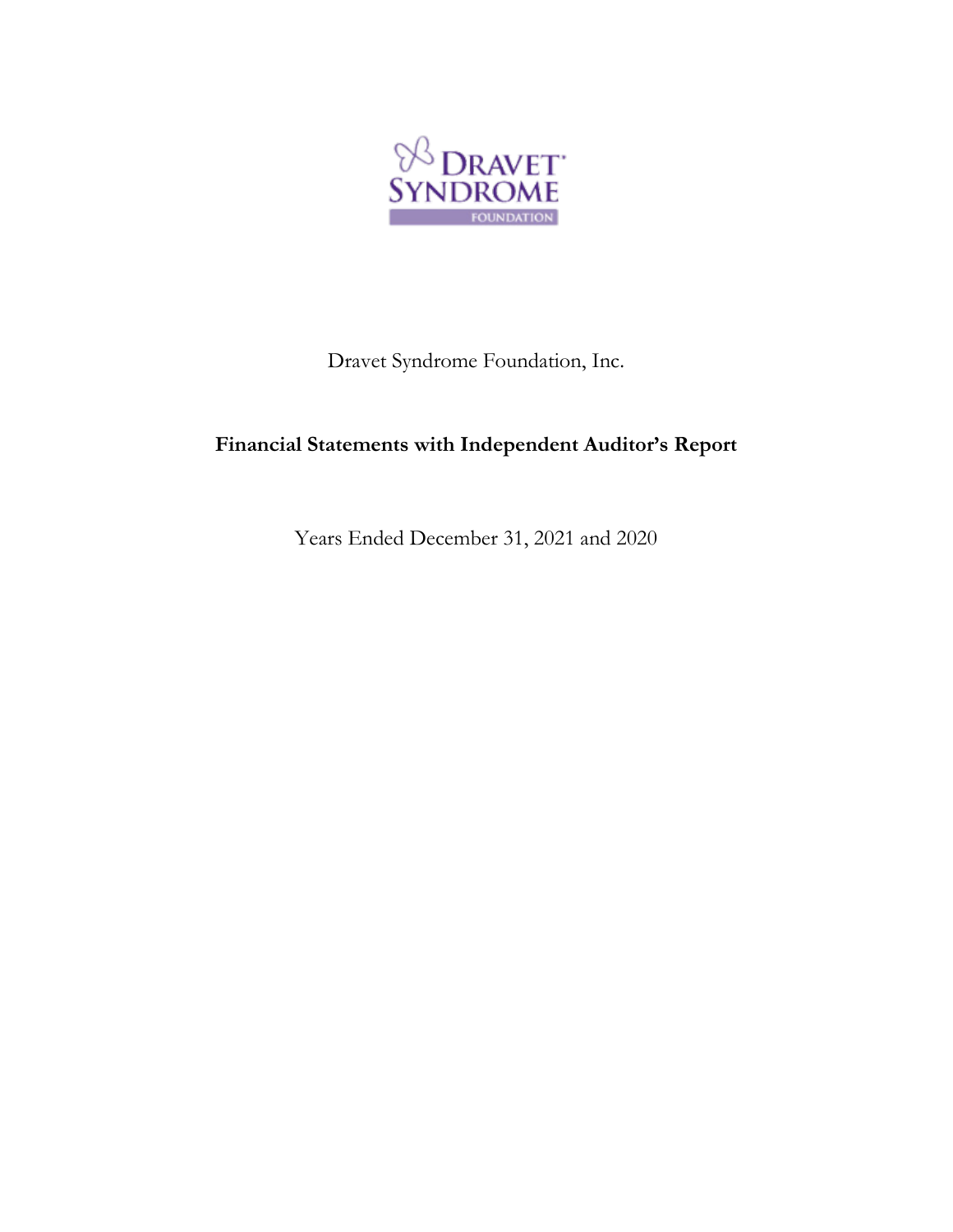# **Table of Contents**

# **Page** Independent Auditor's Report ........................................................................................... 1 - 2 Financial Statements: Statements of Financial Position at December 31, 2021 and 2020 ................................ 3 Statements of Activities for the Years Ended December 31, 2021 and 2020 .............. 4 Statements of Cash Flows for the Years Ended December 31, 2021 and 2020 ........... 5 Statement of Functional Expenses for the Year Ended December 31, 2021 and 2020 ......................................................................................................................................... 6 - 7 Notes to Financial Statements...................................................................................... 8 - 16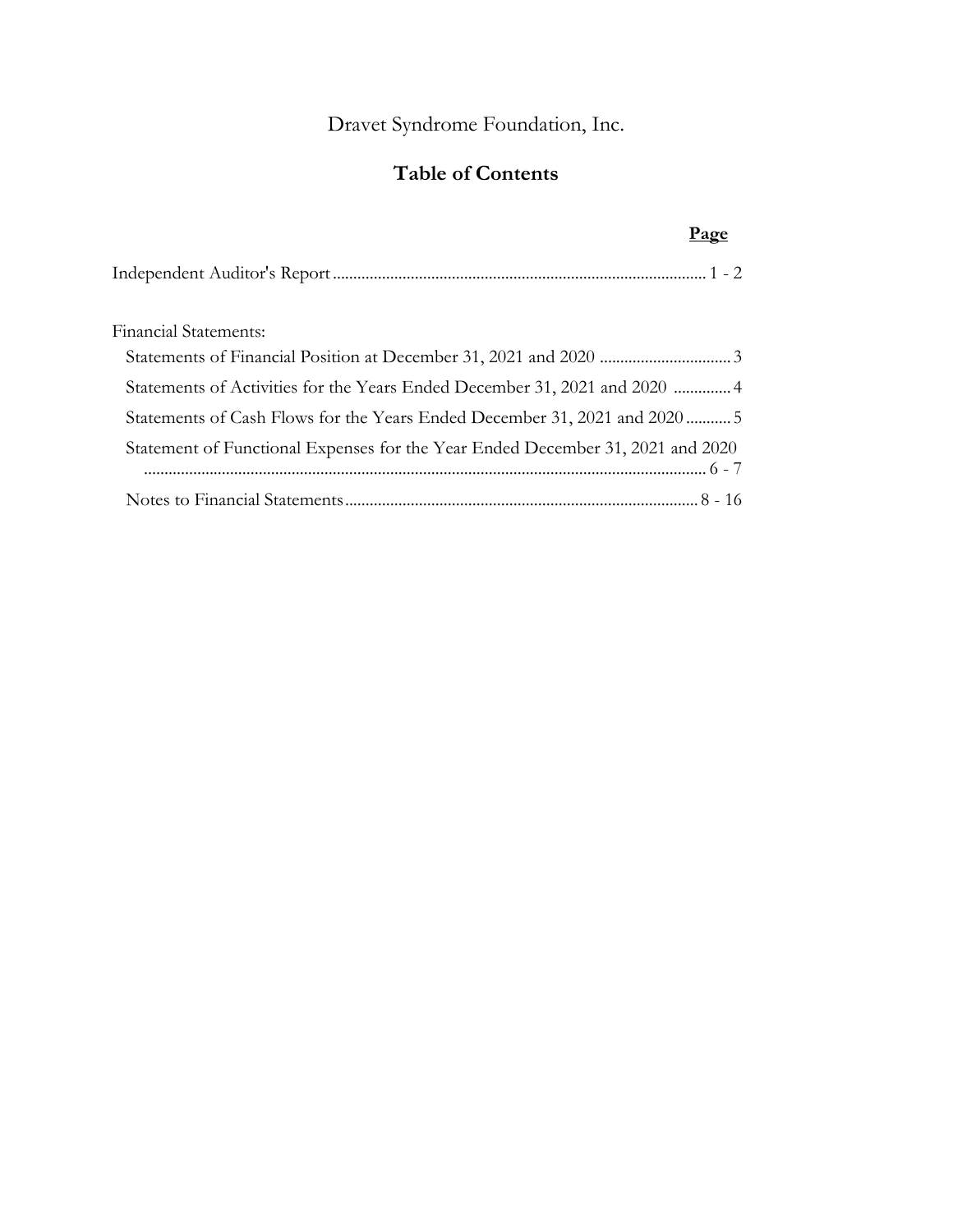N NANAVATY, DAVENPORT, STUDLEY & WHITE, LLP

#### **Independent Auditor's Report**

To the Board of Directors of Dravet Syndrome Foundation, Inc. Cherry Hill, New Jersey

#### **Opinion**

We have audited the accompanying financial statements of Dravet Syndrome Foundation, Inc. (a nonprofit organization), which comprise the statement of financial position as of December 31, 2021 and 2020, and the related statements of activities, functional expenses, and cash flows for the years then ended, and the related notes to the financial statements.

In our opinion, the financial statements referred to above present fairly, in all material respects, the financial position of Dravet Syndrome Foundation, Inc. as of December 31, 2021 and 2020, and the changes in its net assets and its cash flows for the years then ended in accordance with accounting principles generally accepted in the United States of America.

#### **Basis for Opinion**

We conducted our audits in accordance with auditing standards generally accepted in the United States of America. Our responsibilities under those standards are further described in the Auditor's Responsibilities for the Audit of the Financial Statements section of our report. We are required to be independent of Dravet Syndrome Foundation, Inc. and to meet our other ethical responsibilities in accordance with the relevant ethical requirements relating to our audit. We believe that the audit evidence we have obtained is sufficient and appropriate to provide a basis for our audit opinion.

#### **Responsibilities of Management for the Financial Statements**

Management is responsible for the preparation and fair presentation of the financial statements in accordance with accounting principles generally accepted in the United States of America, and for the design, implementation, and maintenance of internal control relevant to the preparation and fair presentation of financial statements that are free from material misstatement, whether due to fraud or error.

In preparing the financial statements, management is required to evaluate whether there are conditions or events, considered in the aggregate, that raise substantial doubt about Dravet Syndrome Foundation, Inc.'s ability to continue as a going concern within one year after the date that the financial statements are available to be issued.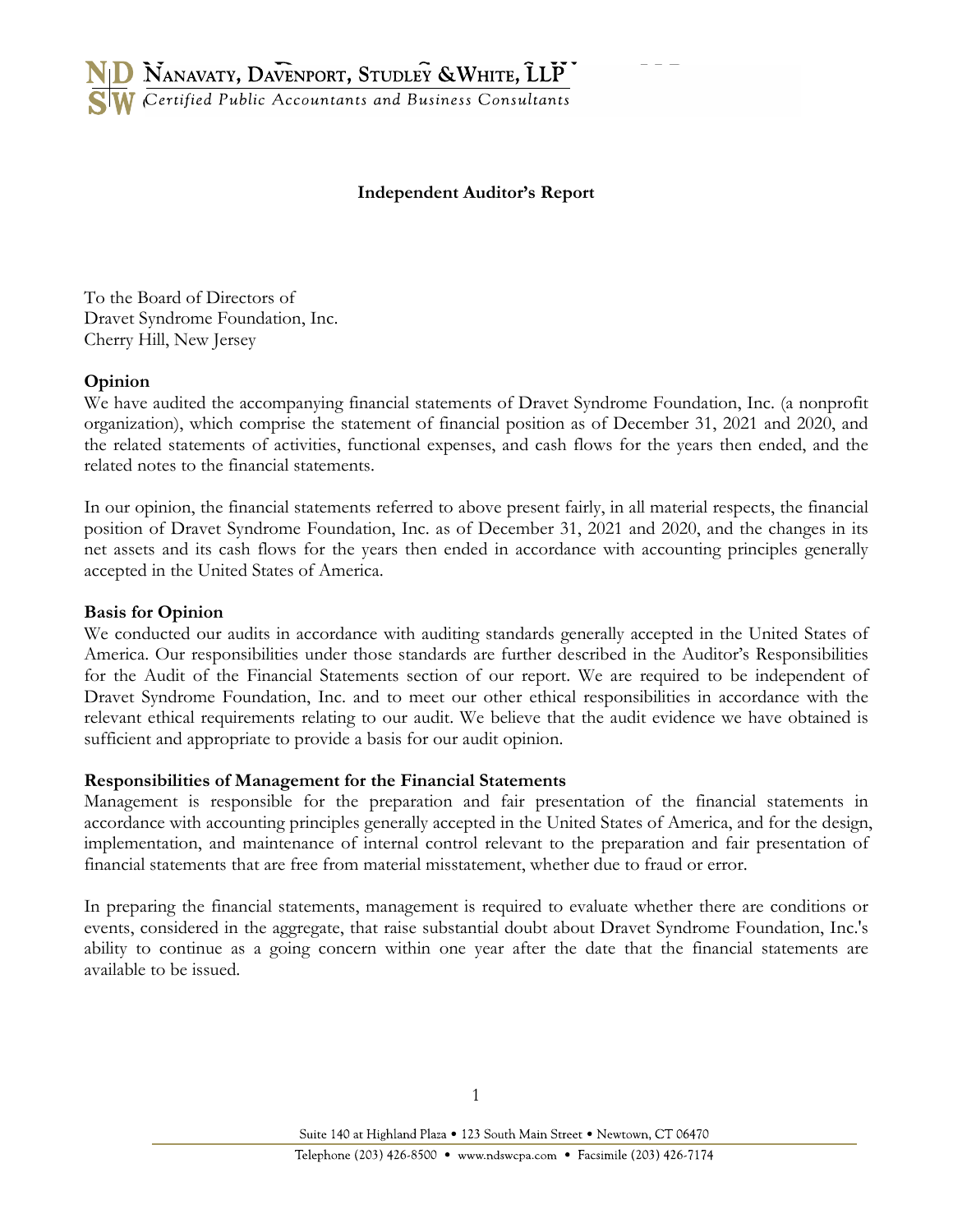#### **Auditor's Responsibilities for the Audit of the Financial Statements**

Our objectives are to obtain reasonable assurance about whether the financial statements as a whole are free from material misstatement, whether due to fraud or error, and to issue an auditor's report that includes our opinion. Reasonable assurance is a high level of assurance but is not absolute assurance and therefore is not a guarantee that an audit conducted in accordance with generally accepted auditing standards will always detect a material misstatement when it exists. The risk of not detecting a material misstatement resulting from fraud is higher than for one resulting from error, as fraud may involve collusion, forgery, intentional omissions, misrepresentations, or the override of internal control. Misstatements, including omissions, are considered material if there is a substantial likelihood that, individually or in the aggregate, they would influence the judgment made by a reasonable user based on the financial statements.

In performing an audit in accordance with generally accepted auditing standards, we:

- Exercise professional judgment and maintain professional skepticism throughout the audit.
- Identify and assess the risks of material misstatement of the financial statements, whether due to fraud or error, and design and perform audit procedures responsive to those risks. Such procedures include examining, on a test basis, evidence regarding the amounts and disclosures in the financial statements.
- Obtain an understanding of internal control relevant to the audit in order to design audit procedures that are appropriate in the circumstances, but not for the purpose of expressing an opinion on the effectiveness of Dravet Syndrome Foundation, Inc.'s internal control. Accordingly, no such opinion is expressed.
- Evaluate the appropriateness of accounting policies used and the reasonableness of significant accounting estimates made by management, as well as evaluate the overall presentation of the financial statements.
- Conclude whether, in our judgment, there are conditions or events, considered in the aggregate, that raise substantial doubt about Dravet Syndrome Foundation, Inc.'s ability to continue as a going concern for a reasonable period of time.

We are required to communicate with those charged with governance regarding, among other matters, the planned scope and timing of the audit, significant audit findings, and certain internal control related matters that we identified during the audit.

# *Nanavaty, Davenport, Studley & White, LLP*

February 16, 2022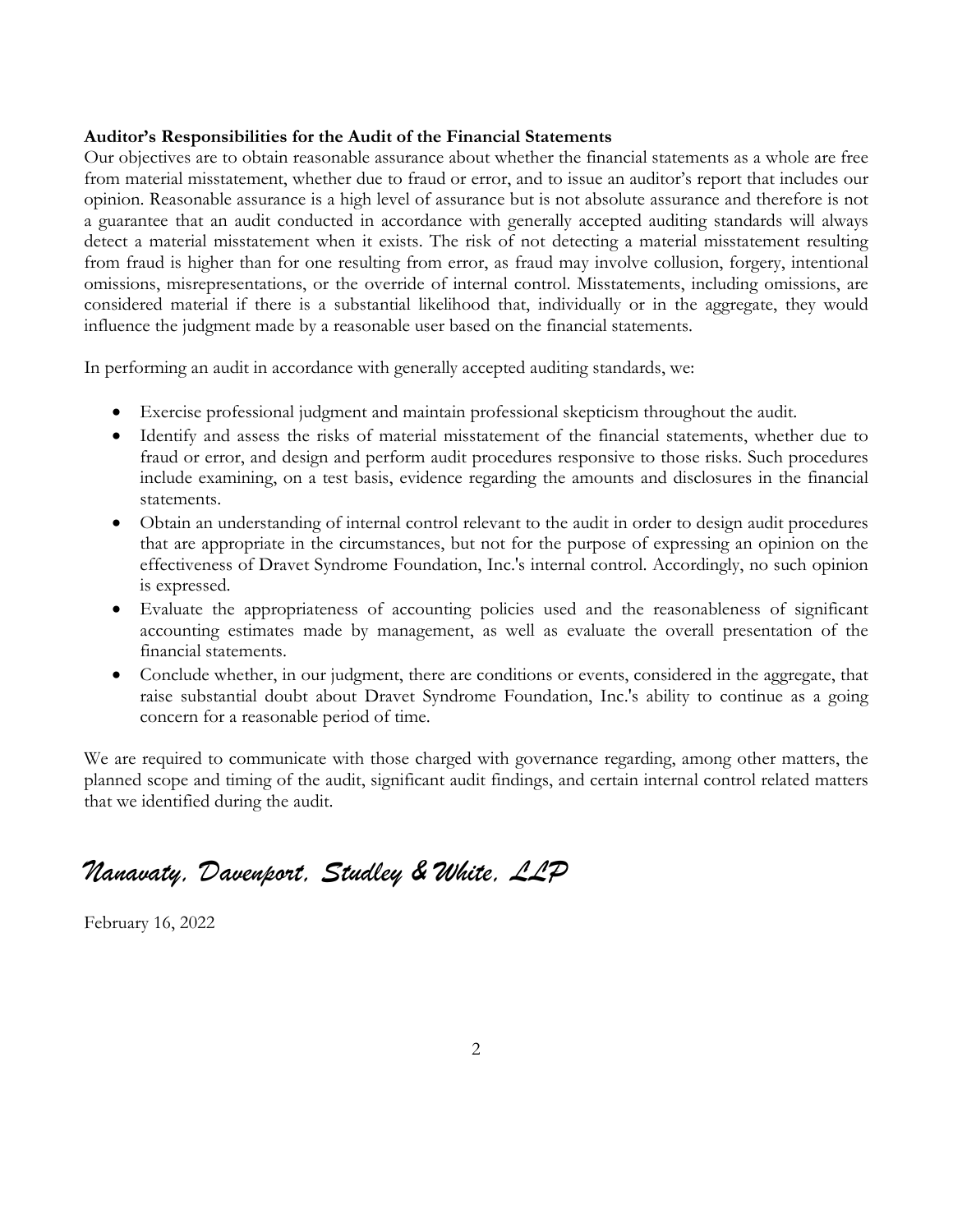# **Statements of Financial Position**

At December 31,

| <b>Assets</b>                           | 2021        |           |              | 2020      |  |  |
|-----------------------------------------|-------------|-----------|--------------|-----------|--|--|
| Cash and cash equivalents               | \$          | 1,426,739 | $\mathbb{S}$ | 1,104,461 |  |  |
| Investments                             |             | 4,382,553 |              | 3,707,992 |  |  |
| Contributions receivable                |             | 48,530    |              | 26,142    |  |  |
| Prepaid expenses                        |             | 61,105    |              | 44,394    |  |  |
| <b>Total Assets</b>                     | $\mathbb S$ | 5,918,927 | \$           | 4,882,989 |  |  |
| <b>Liabilities and Net Assets</b>       |             |           |              |           |  |  |
| Liabilities:                            |             |           |              |           |  |  |
| Accounts payable                        | \$          | 252,299   | \$           | 184,006   |  |  |
| Deferred revenue                        |             | 340,024   |              | 261,960   |  |  |
| Refundable advance                      |             |           |              | 51,557    |  |  |
| <b>Total Liabilities</b>                |             | 592,323   |              | 497,523   |  |  |
| Net Assets:                             |             |           |              |           |  |  |
| Net assets without donor restrictions   |             | 5,225,375 |              | 4,334,842 |  |  |
| Net assets with donor restrictions      |             | 101,229   |              | 50,624    |  |  |
| <b>Total Net Assets</b>                 |             | 5,326,604 |              | 4,385,466 |  |  |
| <b>Total Liabilities and Net Assets</b> |             | 5,918,927 |              | 4,882,989 |  |  |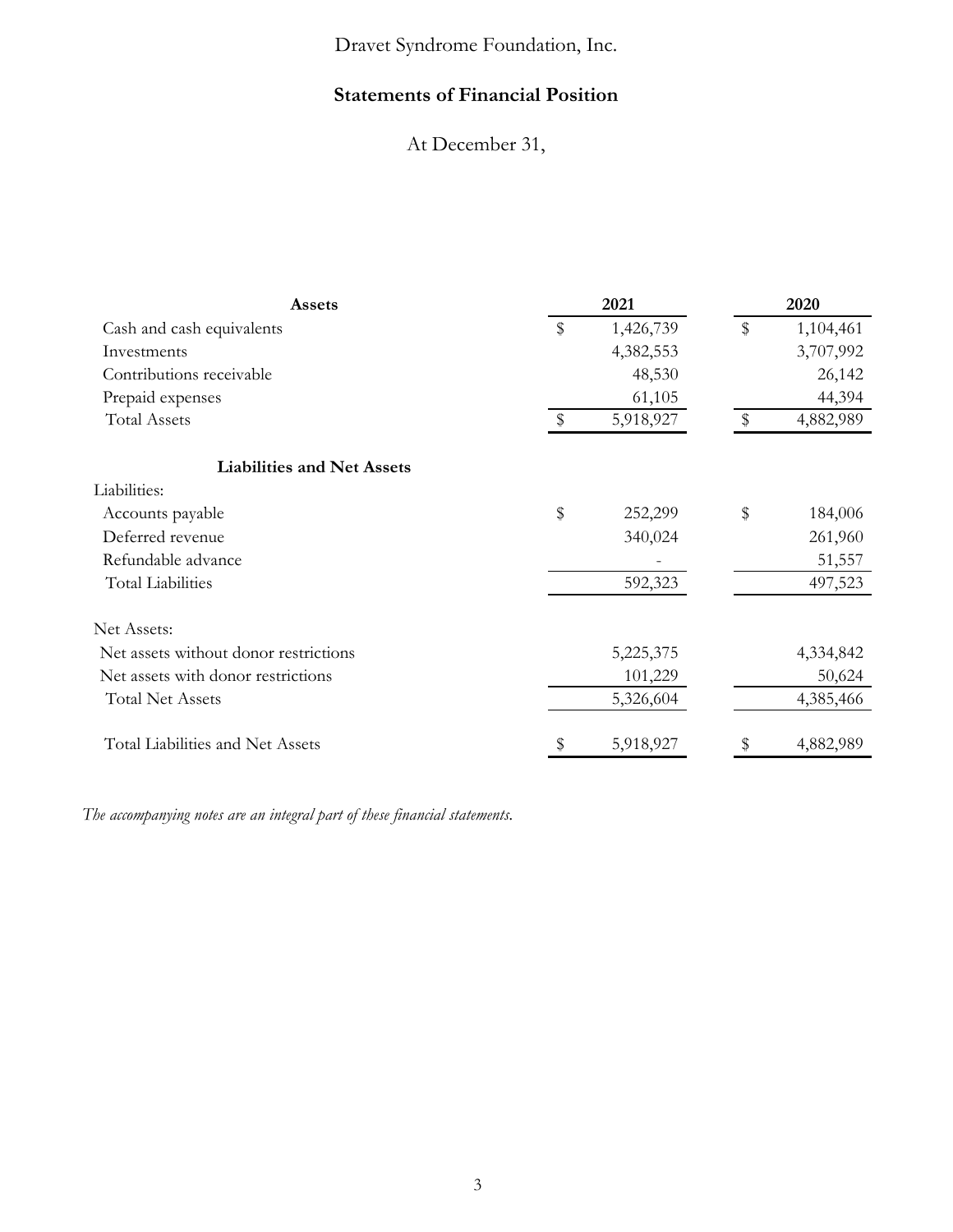# **Statements of Activities**

For the Years Ended December 31,

| <b>Net Assets Without Donor Restrictions</b>  | 2021            |           | 2020      |  |  |
|-----------------------------------------------|-----------------|-----------|-----------|--|--|
| <b>Revenues and Other Support:</b>            |                 |           |           |  |  |
| Special events - revenue                      | \$<br>624,535   | \$        | 583,451   |  |  |
| - expenses                                    | (96,690)        |           | (58, 954) |  |  |
| - net                                         | 527,845         |           | 524,497   |  |  |
| Program service revenue                       | 693,507         |           | 654,981   |  |  |
| Contributions and grants                      | 804,720         |           | 707,304   |  |  |
| Investment return, net                        | 25,600          |           | 16,250    |  |  |
| Small Business Administration                 | 103,134         |           |           |  |  |
| Other income                                  |                 |           | 1,587     |  |  |
| Total Unrestricted Revenues and Other Support | 2,154,806       |           | 1,904,619 |  |  |
| Net Assets Released from Restrictions         | 1,050           |           |           |  |  |
| Total revenues and other support              | 2,155,856       |           | 1,904,619 |  |  |
| <b>Expenses:</b>                              |                 |           |           |  |  |
| Program services                              | 931,131         |           | 601,541   |  |  |
| Management and general                        | 291,250         |           | 254,574   |  |  |
| Fundraising                                   | 42,942          | 55,160    |           |  |  |
| Total expenses                                | 1,265,323       |           | 911,275   |  |  |
| Change in net assets                          | 890,533         |           | 993,344   |  |  |
| Net assets with donor restrictions            |                 |           |           |  |  |
| Contributions                                 | 51,655          |           | 50,624    |  |  |
| Net assets released from restriction          | (1,050)         |           |           |  |  |
| Change in net assets with donor retrictions   | 50,605          |           | 50,624    |  |  |
| Change in net assets                          | 941,138         | 1,043,968 |           |  |  |
| Net assets at beginning of year               | 4,385,466       |           | 3,341,498 |  |  |
| Net assets at end of year                     | \$<br>5,326,604 | \$        | 4,385,466 |  |  |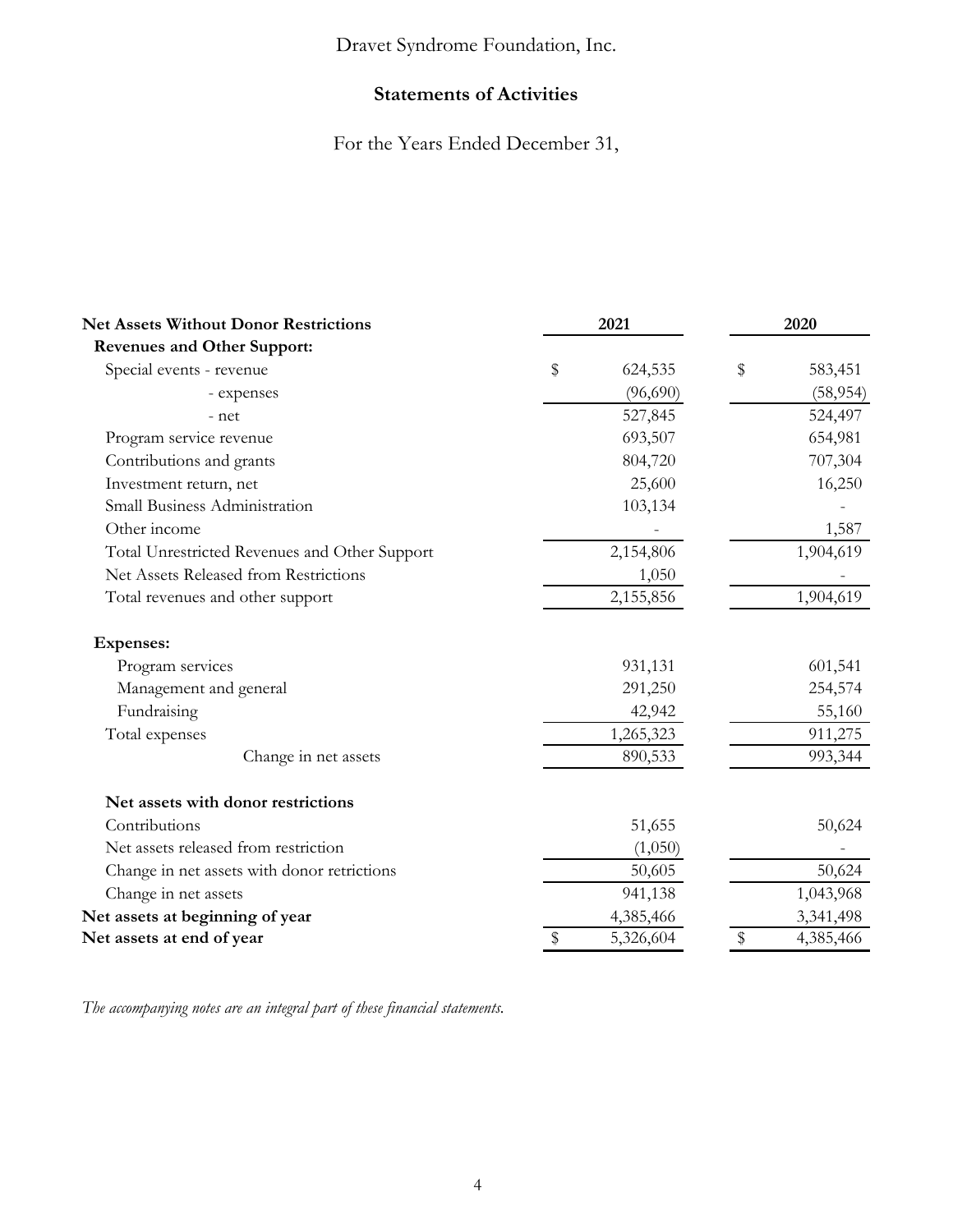# **Statements of Cash Flows**

# For the Years Ended December 31,

|                                                   |               | 2021       | 2020   |             |  |
|---------------------------------------------------|---------------|------------|--------|-------------|--|
| <b>Cash Flows from Operating Activities:</b>      |               |            |        |             |  |
| Change in net assets                              | \$            | 941,138    | \$     | 1,043,968   |  |
| Adjustments to reconcile change in net assets to  |               |            |        |             |  |
| net cash provided by operating activities         |               |            |        |             |  |
| Net realized and unrealized (gain) on investments |               | (20, 449)  |        | (1, 585)    |  |
| Changes in operating assets and liabiliies:       |               |            |        |             |  |
| (Increase) decrease in:                           |               |            |        |             |  |
| Contributions receivable                          |               | (22, 388)  |        | 121,763     |  |
| Prepaid expenses                                  |               | (16, 711)  |        | 29,377      |  |
| Increase (decrease) in:                           |               |            |        |             |  |
| Accounts payable and accrued expenses             |               | 68,293     |        | (92, 851)   |  |
| Deferred revenue                                  |               | 78,064     |        | 261,960     |  |
| Reundable advance                                 |               | (51, 557)  |        | 51,557      |  |
| Net cash provided by operating activities         |               | 976,390    |        | 1,414,189   |  |
| <b>Cash Flows from Investing Activities:</b>      |               |            |        |             |  |
| Purchase of investments                           |               | (654, 112) |        | (1,015,351) |  |
| Net cash used in investing activities             |               | (654, 112) |        | (1,015,351) |  |
| Net increase in cash and cash equivalents         |               | 322,278    |        | 398,838     |  |
| Cash and cash equivalents at beginning of year    |               | 1,104,461  |        | 705,623     |  |
| Cash and cash equivalents at end of year          | $\frac{1}{2}$ | 1,426,739  | $\$\,$ | 1,104,461   |  |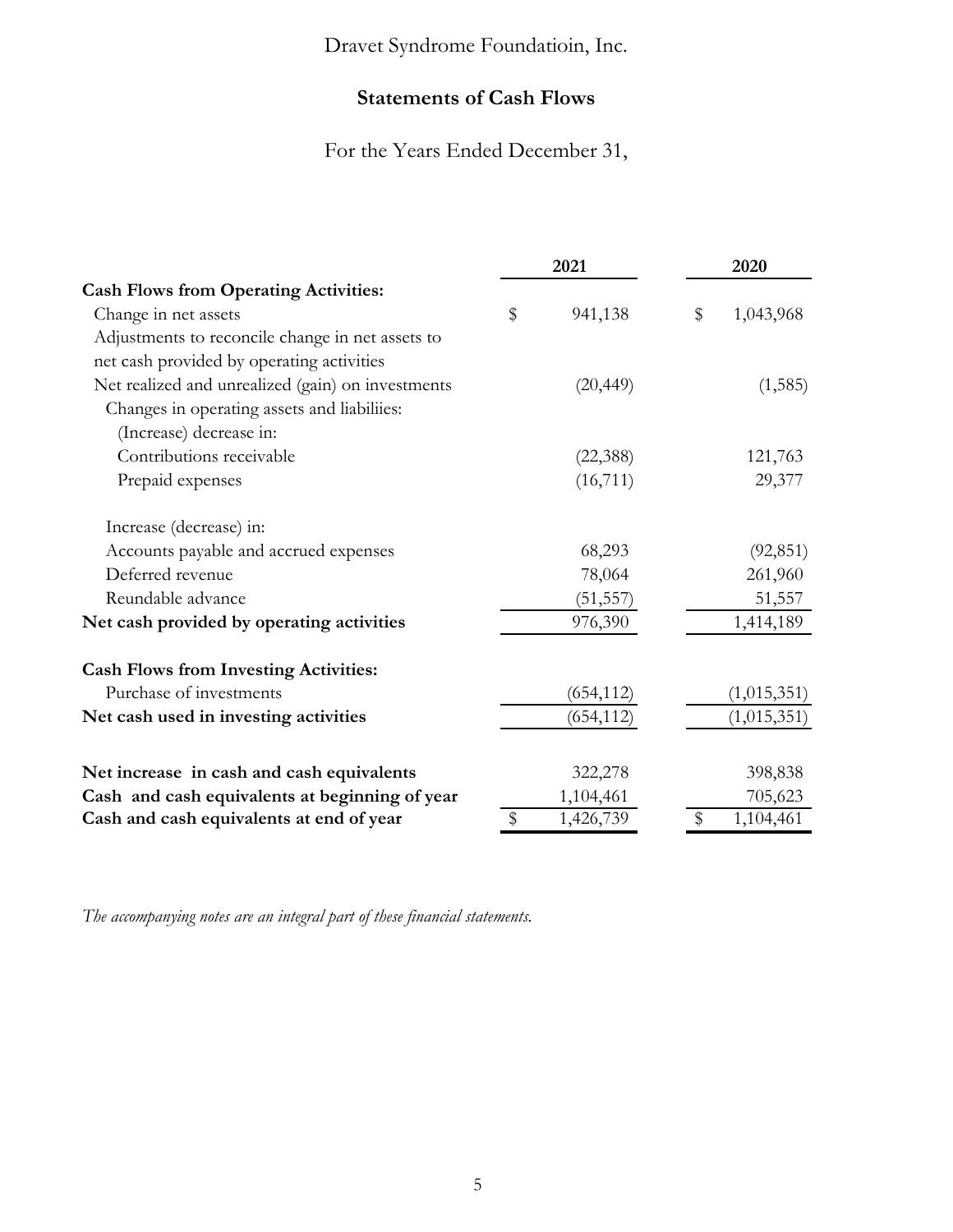#### **Statement of Functional Expenses**

For the Year Ended December 31, 2021

|                          |                                    | Patient and | Professional             |    |                          |    | Total   |    |                          |    |                          |    |           |
|--------------------------|------------------------------------|-------------|--------------------------|----|--------------------------|----|---------|----|--------------------------|----|--------------------------|----|-----------|
|                          |                                    | Family      | <b>Education</b> and     |    |                          |    | Program |    | Management and           |    |                          |    |           |
|                          | <b>Meetings</b><br><b>Services</b> |             | Research                 |    | <b>Services</b>          |    | General |    | Fundraising              |    | Total                    |    |           |
| Salaries                 |                                    | 43,254      | \$<br>21,834             | \$ | 125,365                  | \$ | 190,453 | \$ | 208,286                  | \$ | 32,683                   | \$ | 431,422   |
| Payroll taxes            |                                    | 3,806       | 1,761                    |    | 9,632                    |    | 15,199  |    | 19,160                   |    | 2,797                    |    | 37,156    |
| Grants                   |                                    |             |                          |    | 426,519                  |    | 426,519 |    |                          |    |                          |    | 426,519   |
| Conferences and meetings |                                    | 54,220      | 53,104                   |    |                          |    | 107,324 |    | 3,001                    |    |                          |    | 110,325   |
| Professional fees        |                                    | 66,500      | 11,900                   |    | 8,400                    |    | 86,800  |    | 31,272                   |    |                          |    | 118,072   |
| Dues and subscriptions   |                                    | 574         | 117                      |    | 106                      |    | 797     |    | 10,345                   |    | 3,467                    |    | 14,609    |
| Bank charges             |                                    | 701         | $\overline{\phantom{a}}$ |    |                          |    | 702     |    | 8,292                    |    | $\overline{\phantom{a}}$ |    | 8,994     |
| Patient assistance       |                                    | 17,539      | $\overline{\phantom{a}}$ |    | $\overline{\phantom{a}}$ |    | 17,539  |    |                          |    |                          |    | 17,539    |
| Postage                  |                                    | 5,137       | 12                       |    |                          |    | 5,149   |    | 1,299                    |    | 257                      |    | 6,705     |
| Office supplies          |                                    | 21,387      | 295                      |    | 39                       |    | 21,721  |    | 3,426                    |    | 207                      |    | 25,354    |
| Taxes, Licenses and Fees |                                    |             | $\overline{\phantom{a}}$ |    | $\overline{\phantom{a}}$ |    |         |    | 4,287                    |    | $\overline{\phantom{0}}$ |    | 4,287     |
| Insurance                |                                    | 1,012       | 49                       |    | 424                      |    | 1,485   |    | 1,289                    |    | 1,924                    |    | 4,698     |
| Advertising              |                                    | 3,481       | 1,500                    |    | 399                      |    | 5,380   |    | $\overline{\phantom{0}}$ |    |                          |    | 5,380     |
| Printing                 |                                    | 5,165       | $\overline{\phantom{a}}$ |    |                          |    | 5,165   |    | 367                      |    | 1,381                    |    | 6,913     |
| Telephone                |                                    | 226         | 226                      |    |                          |    | 452     |    | 226                      |    | 226                      |    | 904       |
| Other expenses           |                                    | 46,446      |                          |    |                          |    | 46,446  |    |                          |    |                          |    | 46,446    |
| Total expenses           |                                    | 269,448     | 90,798                   |    | 570,885                  |    | 931,131 |    | 291,250                  |    | 42,942                   |    | 1,265,323 |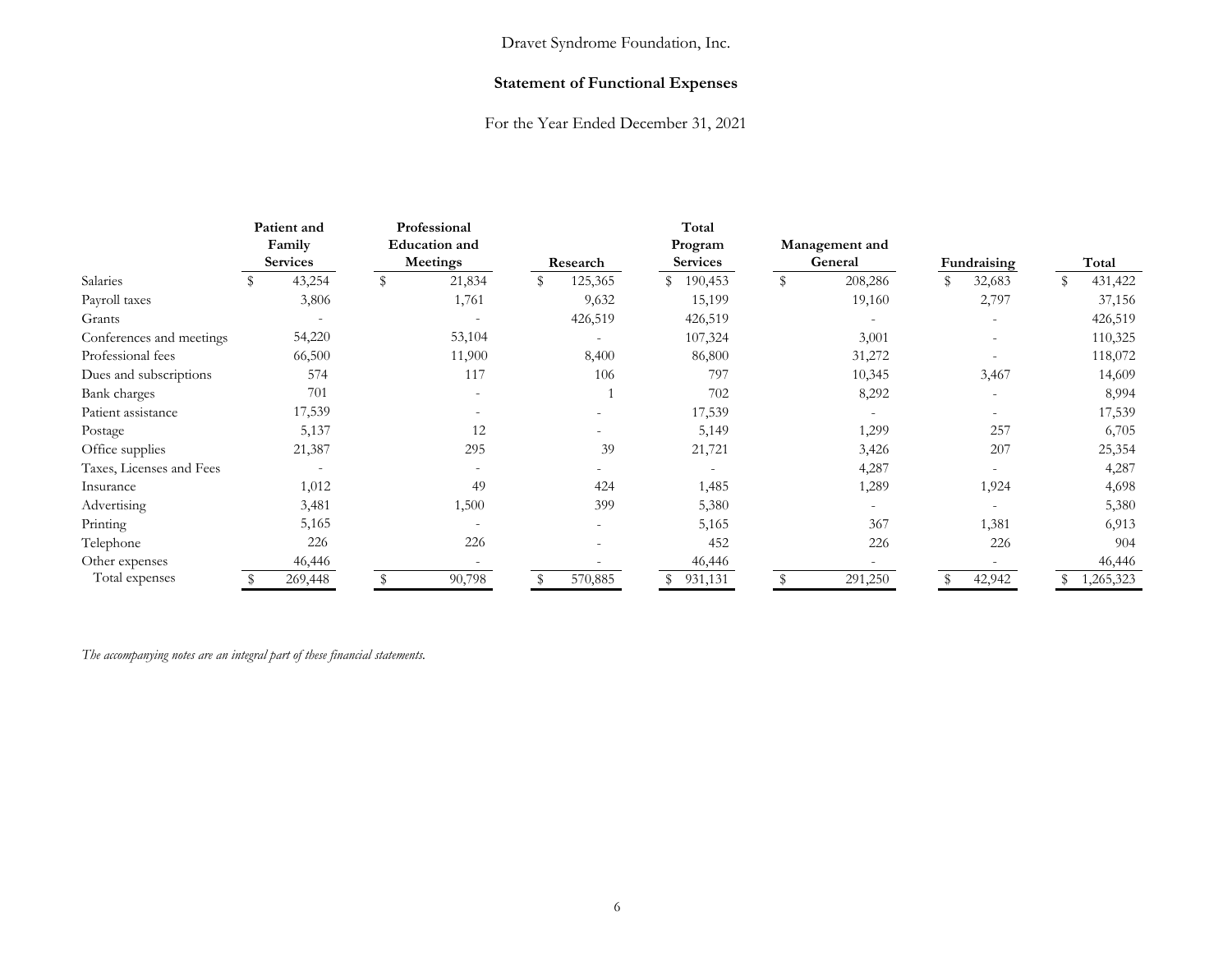#### **Statement of Functional Expenses**

For the Year Ended December 31, 2020

|                          |                           | Patient and |                                  | Professional             |                          | Total                      |                           |         |             |                          |       |         |
|--------------------------|---------------------------|-------------|----------------------------------|--------------------------|--------------------------|----------------------------|---------------------------|---------|-------------|--------------------------|-------|---------|
|                          | Family<br><b>Services</b> |             | <b>Education</b> and<br>Meetings |                          | Research                 | Program<br><b>Services</b> | Management and<br>General |         | Fundraising |                          | Total |         |
| Salaries                 |                           | 68,961      | \$                               | 15,039                   | \$<br>36,714             | \$120,714                  | \$                        | 182,485 | \$          | 43,495                   | \$    | 346,694 |
| Payroll taxes            |                           | 5,970       |                                  | 1,016                    | 3,176                    | 10,162                     |                           | 15,263  |             | 3,563                    |       | 28,988  |
| Grants                   |                           | 10,000      |                                  | $\overline{\phantom{a}}$ | 302,800                  | 312,800                    |                           |         |             |                          |       | 312,800 |
| Conferences and meetings |                           | 28,567      |                                  | 36,794                   | 523                      | 65,884                     |                           | 5,016   |             |                          |       | 70,900  |
| Professional fees        |                           | 24,604      |                                  | $\overline{\phantom{a}}$ | $\overline{\phantom{0}}$ | 24,604                     |                           | 16,017  |             |                          |       | 40,621  |
| Dues and subscriptions   |                           | 1,136       |                                  | 945                      | 145                      | 2,226                      |                           | 13,493  |             | 4,949                    |       | 20,668  |
| Bank charges             |                           | 258         |                                  | $\overline{\phantom{a}}$ | $\overline{\phantom{0}}$ | 258                        |                           | 8,019   |             | $\overline{\phantom{a}}$ |       | 8,277   |
| Patient assistance       |                           | 16,205      |                                  | $\overline{\phantom{a}}$ | $\blacksquare$           | 16,205                     |                           |         |             |                          |       | 16,205  |
| Postage                  |                           | 9,291       |                                  | $\overline{\phantom{a}}$ |                          | 9,291                      |                           | 1,561   |             | 259                      |       | 11,111  |
| Office supplies          |                           | 5,386       |                                  | $\overline{\phantom{a}}$ | 132                      | 5,518                      |                           | 3,788   |             | 452                      |       | 9,758   |
| Taxes, Licenses and Fees |                           |             |                                  |                          |                          | ٠                          |                           | 5,463   |             |                          |       | 5,463   |
| Insurance                |                           | 773         |                                  | 60                       | 72                       | 905                        |                           | 2,664   |             | 1,258                    |       | 4,827   |
| Advertising              |                           | 606         |                                  | $\overline{\phantom{a}}$ | 1,129                    | 1,735                      |                           | 189     |             |                          |       | 1,924   |
| Printing                 |                           | 111         |                                  |                          | ٠                        | 111                        |                           | 385     |             | 953                      |       | 1,449   |
| Telephone                |                           | 231         |                                  | 231                      |                          | 462                        |                           | 231     |             | 231                      |       | 924     |
| Other expenses           |                           | 30,666      |                                  |                          |                          | 30,666                     |                           |         |             |                          |       | 30,666  |
| Total expenses           |                           | 202,765     |                                  | 54,085                   | 344,691                  | 601,541                    |                           | 254,574 |             | 55,160                   |       | 911,275 |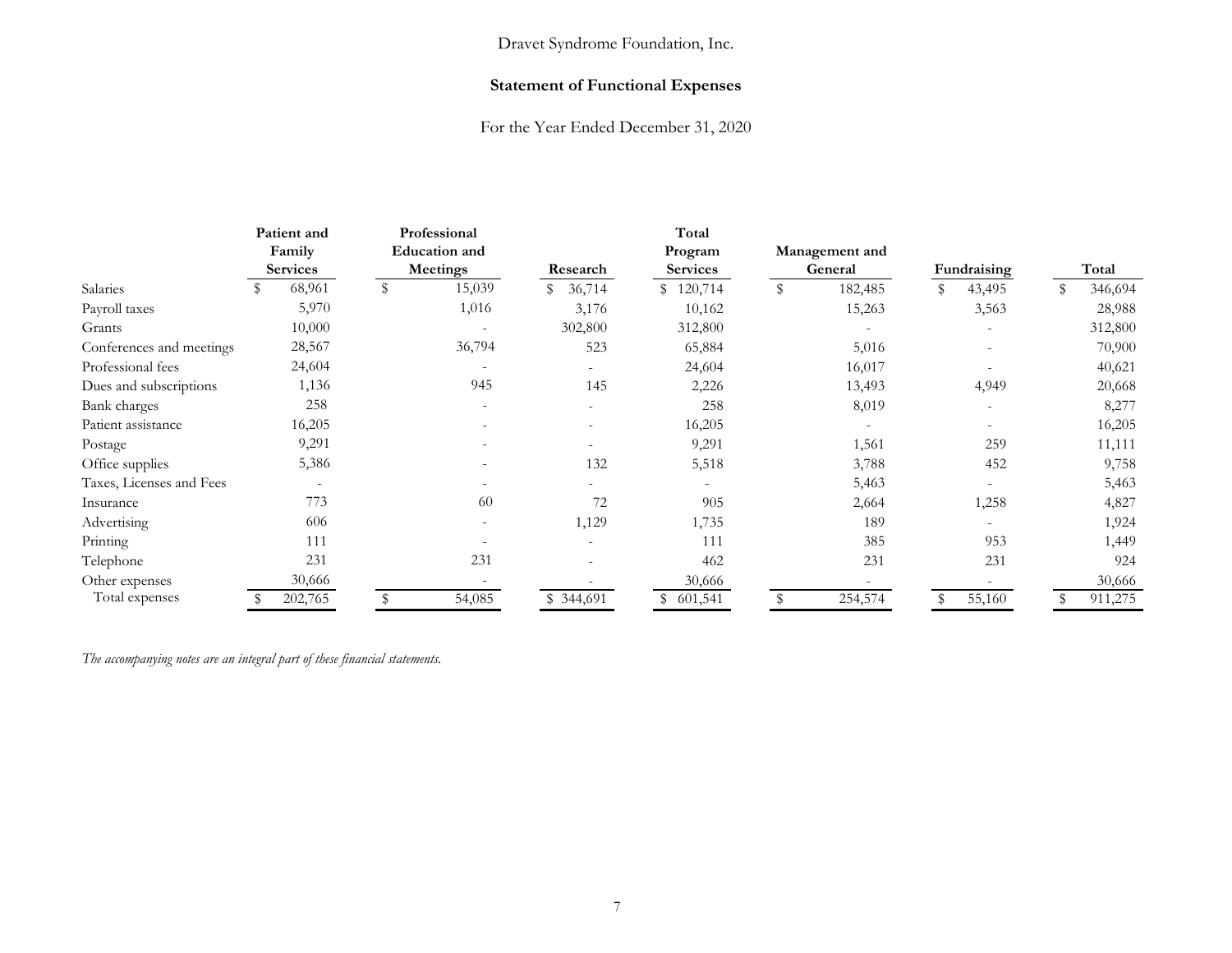#### **Note 1 - Organization**

The Dravet Syndrome Foundation, Inc. (DSF) was incorporated as a nonprofit, publicly supported corporation on September 24, 2009 under the laws of the State of Connecticut. DSF was formed to promote and support research regarding Dravet syndrome and related epilepsies. DSF funds research toward better treatments and a cure of Dravet syndrome and related epilepsies by awarding research grants to qualified scientists and doctors. DSF produces an annual Research Roundtable Meeting to provide the opportunity for researchers and clinicians to collaborate and discuss better treatment options and a roadmap toward a cure and how to best facilitate both. Through the International Patience Assistance Grant Program, DSF provides grants to cover expenses not covered by medical insurance.

#### **Note 2 - Summary of Significant Accounting Policies**

#### **Basis of Accounting**

The accompanying financial statements have been prepared on the accrual basis of accounting in accordance with accounting principles generally accepted in the United States of America.

#### **Basis of Presentation**

The financial statements of DSF comply with the Financial Statements of Not-for-Profit Organizations topic of the FASB Codification. Under this topic, DSF reports information regarding it financial position and activities according to the following net assets classifications:

> **Net assets without donor restrictions** – Net assets that are not subject to donorimposed restrictions and may be expended for any purpose in performing the primary objectives of DSF. These net assets may be used at the discretion of DSF's management and Board of Directors.

> **Net assets with donor restrictions** – Net assets subject to stipulations imposed by donors and grantors. Some donor restrictions are temporary in nature; those restrictions will be met by actions of DSF or by the passage of time. Other donor restrictions are perpetual in nature, where by the donor has stipulated the funds be maintained in perpetuity.

> Donor restricted contributions are reported as increases in net assets with donor restrictions. When a restriction expires, net assets are reclassified from net assets with donor restrictions to net assets without donor restrictions in the statements of activities.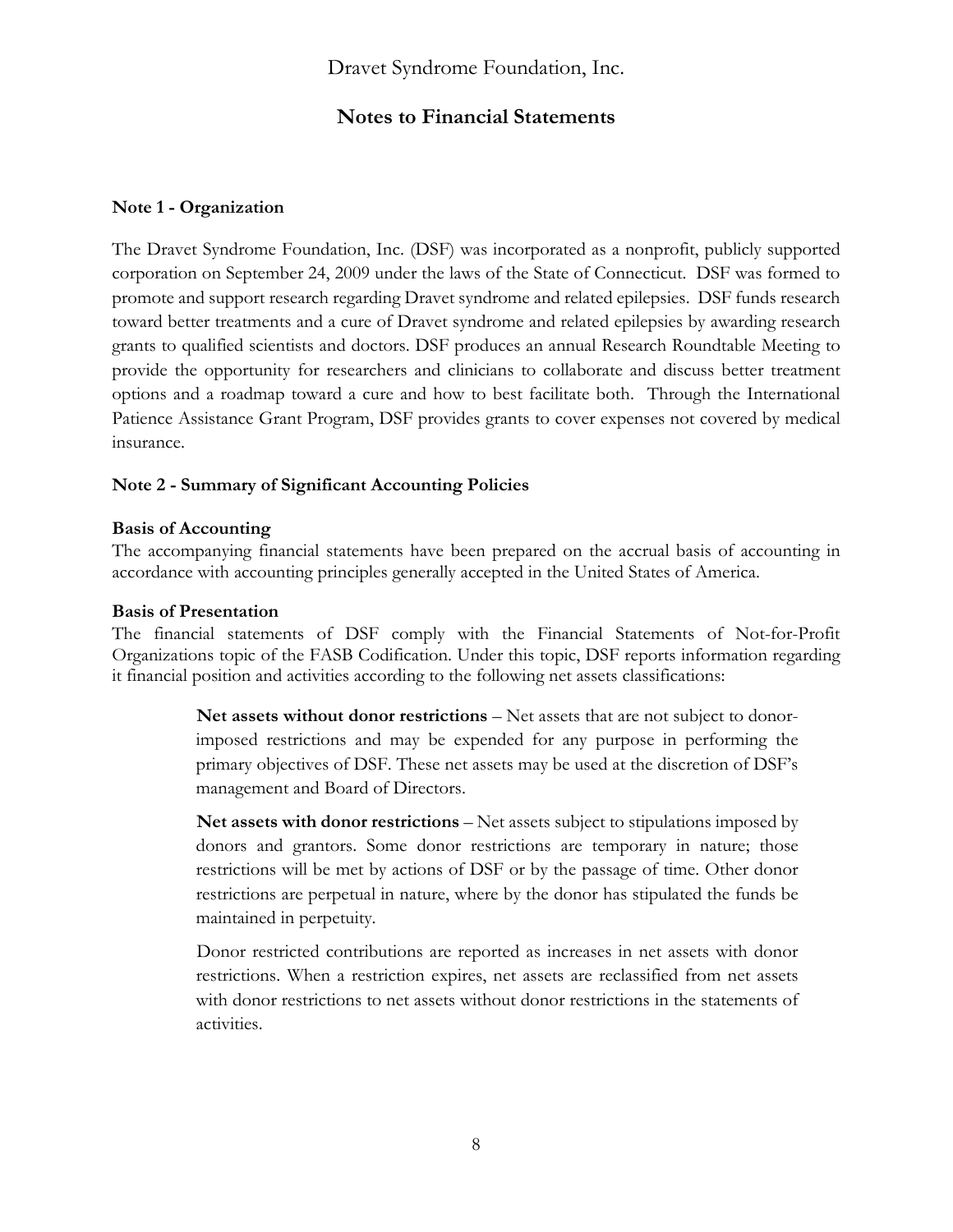# **Notes to Financial Statements**

#### **Note 2 - Summary of Significant Accounting Policies (continued)**

#### **Cash and Cash Equivalents**

For financial statement purposes, DSF considers funds in demand deposits, certificates of deposit, money market funds and all highly liquid debt instruments purchased with a maturity of three months or less to be cash equivalents.

#### **Contributions Receivable**

Accounts receivable are stated at the amount management expects to collect from outstanding balances. Management believes all amounts are collectible from the donors.

#### **Income Taxes**

DSF is exempt from income taxes under Section 501(c)(3) of the Internal Revenue Code. A ruling from the Internal Revenue Service has determined that DSF will be treated as a publicly supported organization, and not a private foundation. This qualifies DSF for the 50% charitable contribution deduction for individual donors. Consequently, the accompanying financial statements do not include any provision for income taxes.

DSF recognizes the effect of tax positions only when they are more than likely than not of being sustained. Management has determined that DSF had no uncertain tax positions that qualify for either recognition or disclosure in the financial statements. In the normal course of business DSF's tax filings are subject to examination by federal and state authorities. The tax returns for the years ended December 31, 2018 and forward are subject to examination by taxing authorities.

#### **Functional Expenses**

DSF allocates its expenses on a functional basis among its various programs. Expenses that can be identified with a specific program are allocated directly according to their natural expense classification. Common expenses that benefit all functional areas of DSF (professional fees, supplies, office expenses) are allocated to the various programs based on a percentage of payroll costs charged to the specific program in relation to total payroll costs of DSF as a whole. Other costs have been allocated between the program and supporting services benefited. Such allocations are determined by management on an equitable basis.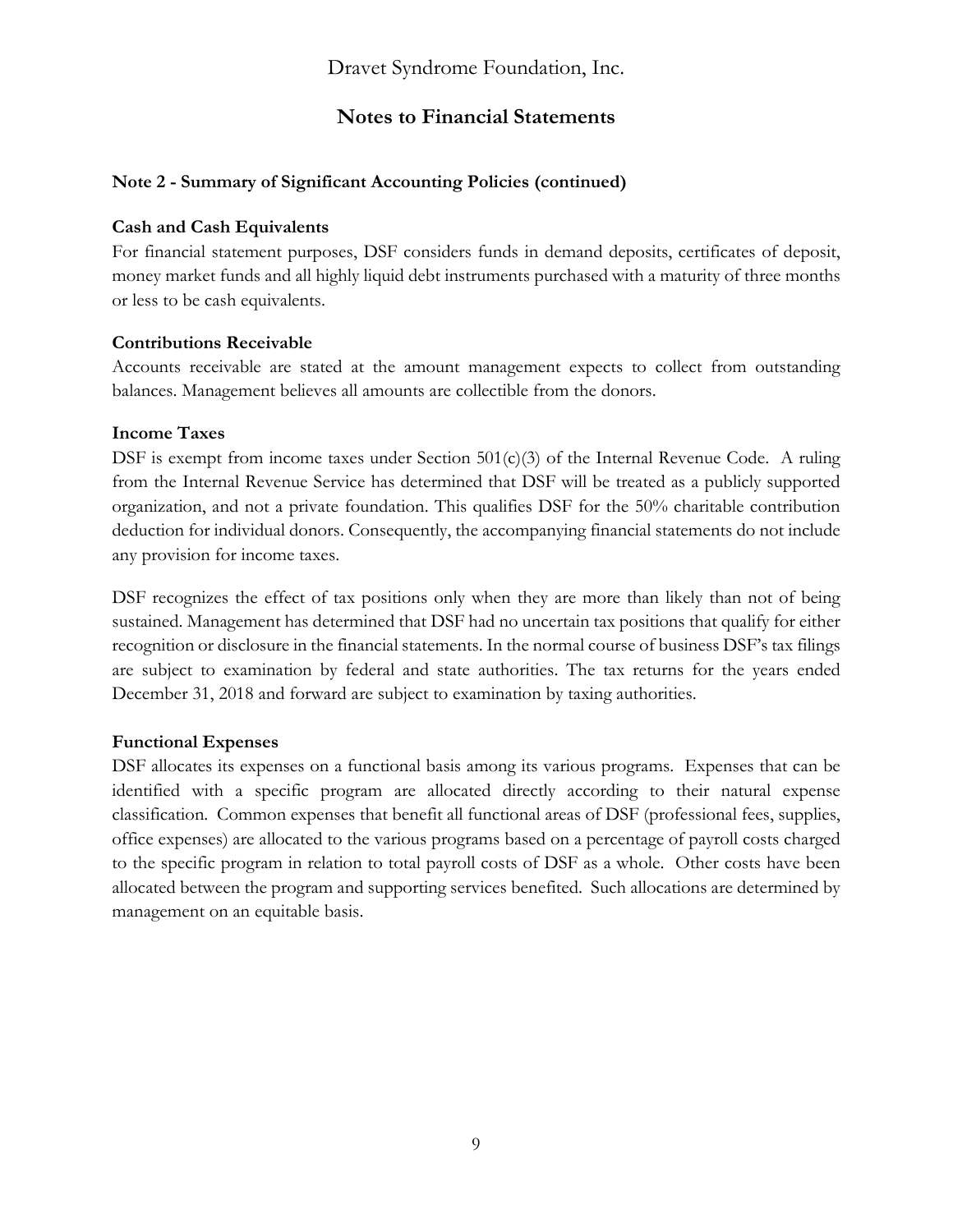## **Note 2 - Summary of Significant Accounting Policies (continued)**

### **Use of Estimates**

The preparation of financial statements in conformity with generally accepted accounting principles requires management to make estimates and assumptions that affect the reported amounts of assets and liabilities and disclosures of contingent assets and liabilities at the date of the financial statements. They also affect the reported amounts of revenues and expenses during the reporting period. Actual results could differ from those estimates.

### **Investments**

Investments in equity securities with readily determinable fair market values and all investments in debt instruments are reported at fair value in the statement of financial position. Realized gains or losses and unrealized appreciation or depreciation are reflected in the accompanying statement of activities. If received as a donation, the investment is stated at fair value at the date of donation.

## **Reclassifications**

Certain accounts in the prior-year financial statements have been reclassified for comparative purposes to conform with the presentation in the current-year financial statements.

## **Revenue and Revenue Recognition**

DSF recognizes contributions when cash, securities or other assets; an unconditional promise to give; or a notification of a beneficial interest is received. Conditional promises to give -that is, those with a measurable performance or other barrier and a right of return – are not recognized until the conditions on which they depend are met.

In accordance with financial accounting standards, DSF records contributions received as without donor restrictions or with donor restrictions depending on the existence and or nature of any donor restrictions. Restricted net assets are reclassified to net assets without donor restrictions upon the satisfaction of the time or purpose restrictions

All contributions are considered to be available for unrestricted use unless specifically restricted by the donor. Support that is restricted by the donor, grantor or other outside party for particular operating purposes or for fixed asset acquisitions is reported as an increase in net assets without donor restrictions if the restriction expires in the reporting period in which the support is recognized.

DSF recognized program revenue in the year the program takes place. Any revenue received during the fiscal year for a program that has not taken place is considered deferred revenue. DSF records special events revenue equal to the fair value of direct benefits to donors and contribution income for the excess received when the event takes place.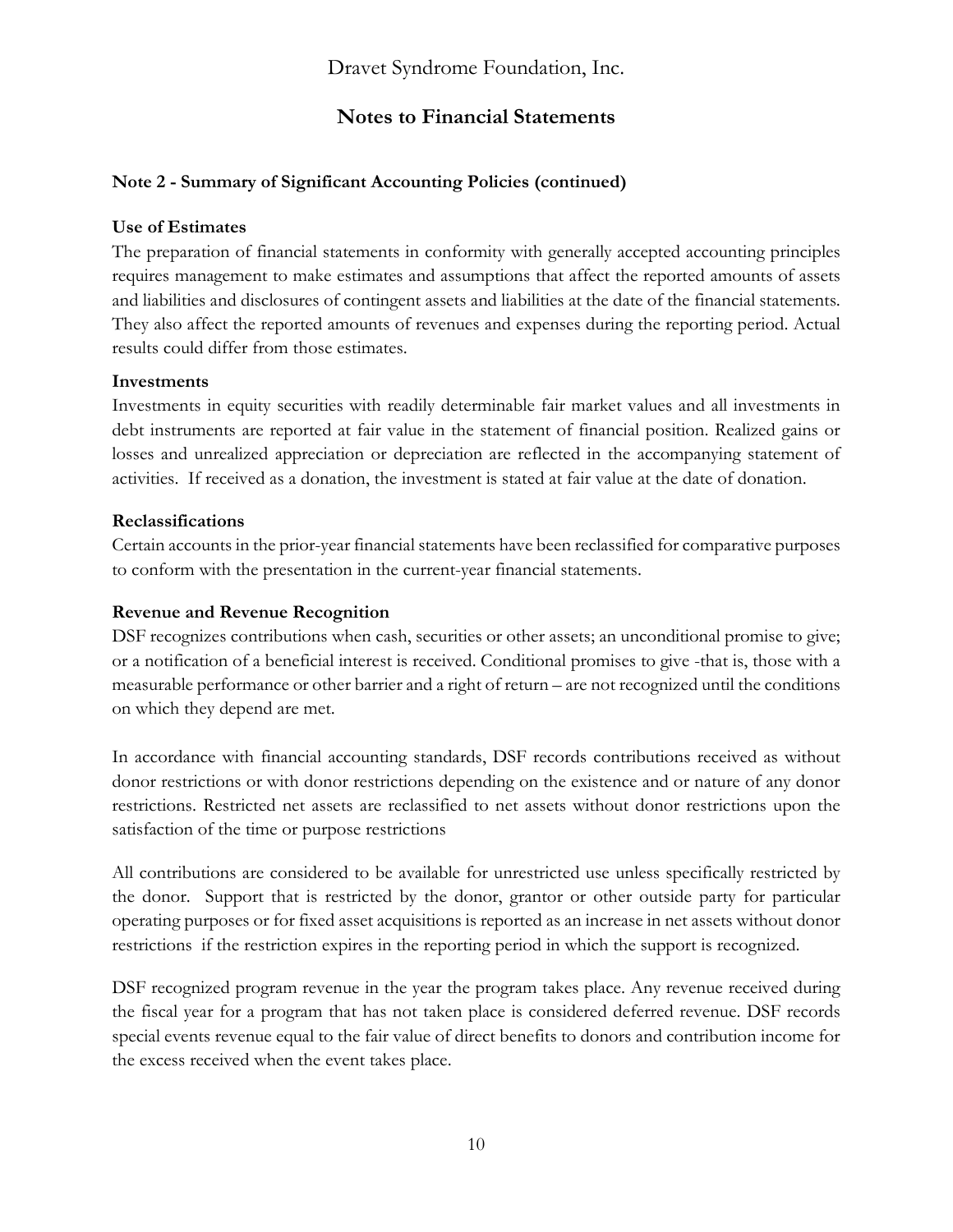#### **Note 2 - Summary of Significant Accounting Policies (continued)**

Contributed services are recognized in the financial statements if they enhance nonfinancial assets or require specialized skills, are provided by individuals possessing those skills, and would typically need to be purchased if not provided by donation. While many individuals volunteer their time, and perform a variety of tasks that assist DSF, no amounts have been recognized in the accompanying financial statements for such services because the criteria for recognition of such volunteer efforts have not been met.

#### **Subsequent Events**

In preparing these financial statements, management has evaluated subsequent events through February 16, 2022 which represents the date the financial statements were available to be issued. There were no subsequent events that require disclosure.

#### **Risks and Uncertainties**

The recent COVID-19 outbreak has caused economic disruptions through mandated voluntary closings of businesses and organizations throughout the United States. The extent of the impact of COVID-19 on DSF's operational and financial performance will depend on certain developments, including the duration and spread of the outbreak and its impact on DSF's donors, employees, investments and vendors, all of which at present cannot be determined. Accordingly, the extent to which COVID-19 may impact DSF's financial position and changes in net assets and cash flows is uncertain and the accompanying financial statements include no adjustments relating to the effects of the pandemic.

### **Note 3 - Donated Services, Materials, Facilities**

DSF received donated services from unpaid volunteers. No amounts have been recognized in the accompanying statement of activities because the criteria for recognition of such volunteer effort under Accounting Standards Codification (ASC) 958 have not been satisfied. The contributions of services are recognized if the services received (a) create or enhance nonfinancial assets or (b) require specialized skills that are provided by individuals possessing those skills and would typically need to be purchased if not provided by donation.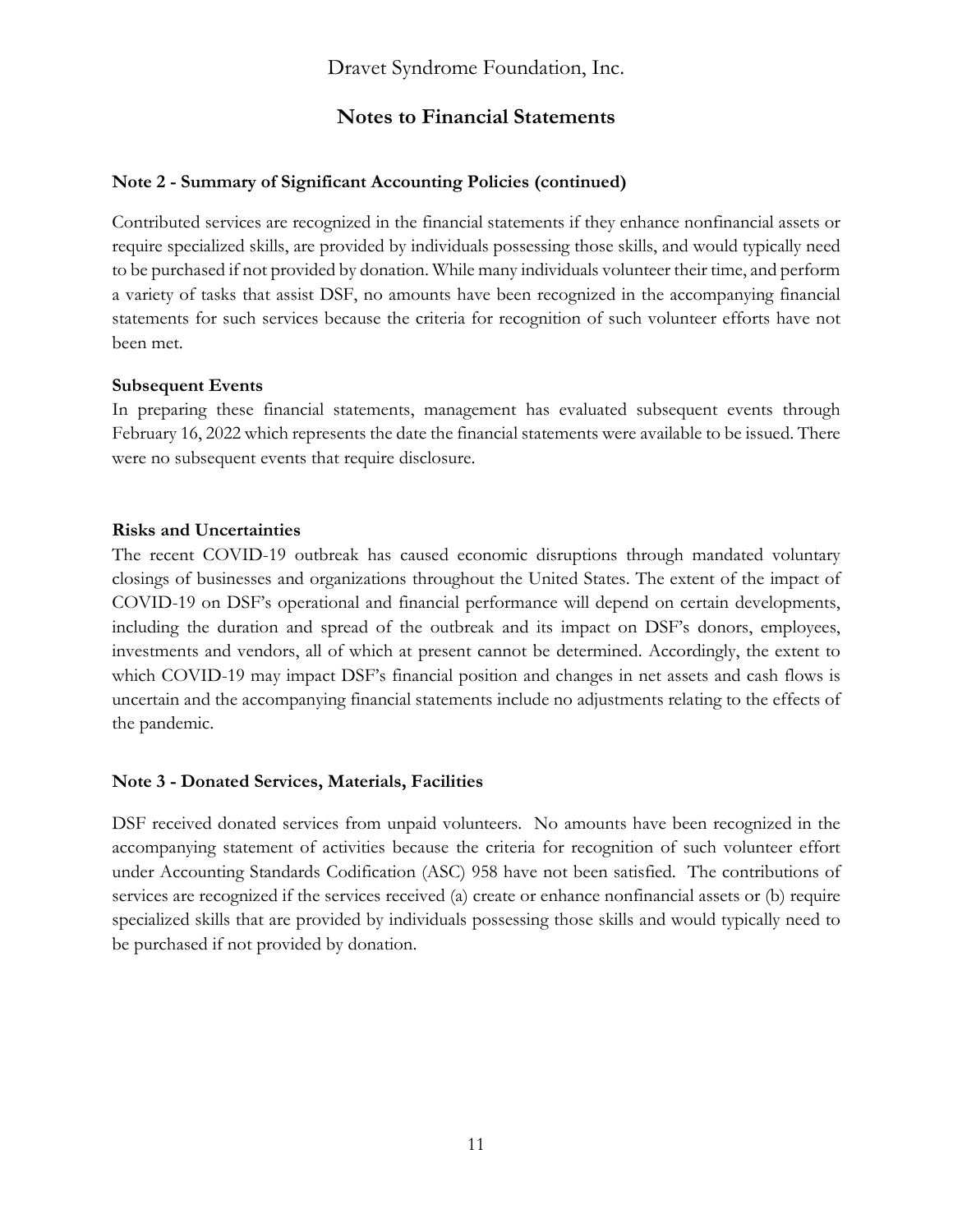## **Note 4 - Concentrations of Credit Risk**

## **Cash Balances**

DSF maintains its cash and cash equivalents in one financial institution. The balances are insured by the Federal Deposit Insurance Corporation at each institution up to \$250,000. The balances may at times during the year exceed the FDIC limit; however, DSF does not feel that there is any significant credit risk.

## **Investments**

Investments in marketable securities with readily determinable fair values are reported at their fair values in the statement of financial position. Realized gains or losses and unrealized appreciation or depreciation are reflected in the accompanying statement of activities. The value of these investments is subject to fluctuations due to general market conditions and interest rates.

## **Note 5 – Research**

DSF has entered into agreements with several universities to fund research to investigate the cause of Dravet Syndrome in children and adults and potential remedies to end this disease.

# **Note 6 - Fair Value Measurements**

The Financial Accounting Standards Board ("FASB") Topic 820, under the FASB Accounting Standards Codification ("ASC") defines fair value, establishes a framework for measuring fair value, and expands disclosures about fair value measurements. This standard provides a consistent definition of fair value, which focuses on an exit price between market participants in an orderly transaction.

The standard also prioritizes the use of observable inputs and minimizes the use of unobservable inputs by requiring that observable inputs be used when available.

Observable inputs are inputs that market participants would use in pricing the respective asset or liability based on market data obtained from independent sources. Unobservable inputs reflect assumptions that market participants would use in pricing the asset or liability based on the best information available in the circumstances. The hierarchy is categorized into three levels based on the transparency of inputs as follows:

**Level 1 -** Quoted prices are available in active markets for identical assets or liabilities as of the report date. A quoted price for an identical asset or liability in an active market provides the most reliable fair value measurement because it is directly observable to the market.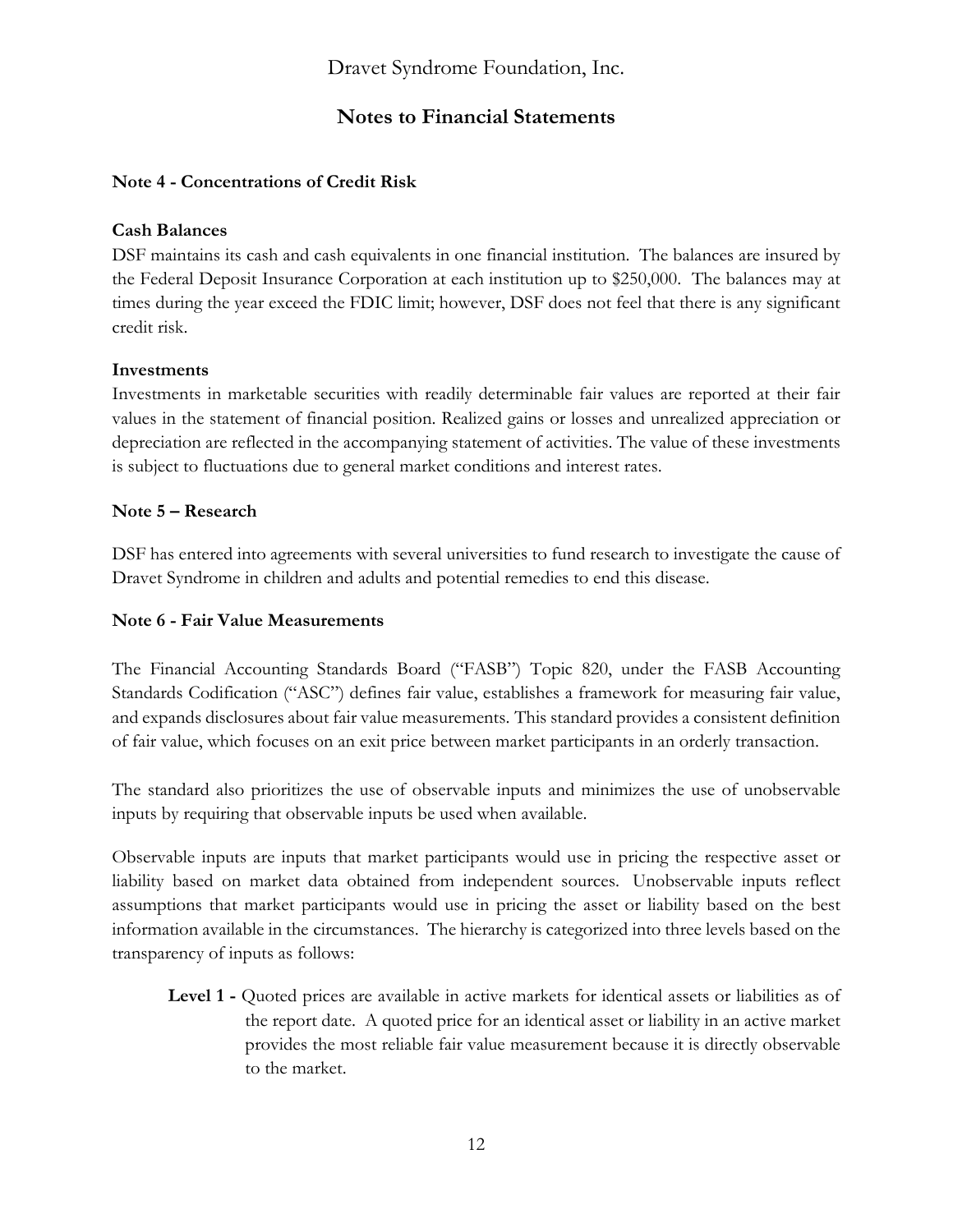# **Notes to Financial Statements**

#### **Note 6 - Fair Value Measurements (continued)**

- **Level 2 -** Pricing inputs are other than quoted prices in active markets, which are either directly or indirectly observable as of the report date. The nature of these securities includes investments for which quoted prices are available but traded less frequently and investments that are fair valued using other securities, the parameters of which can be directly observed. Also included in Level 2 are investments measured using a net asset value ("NAV") per share, or its equivalent, that may be redeemed at NAV at the date of the statement of financial position or in the near term, which DSF has determined to be within 90 days.
- **Level 3 -** Investments that have little to no pricing observability as of the report date. These investments are measured using management's best estimate of fair value, where the inputs into the determination of fair value are not observable and require significant management judgment or estimation.

Inputs are used in applying the various valuation techniques and broadly refer to the assumptions that market participants use to make valuation decisions, including assumptions about risk. Inputs may include price information, volatility statistics, specific and broad credit data, liquidity statistics, and other factors. A financial instrument's level within the fair value hierarchy is based on the lowest level of any input that is significant to the fair value measurement. However, the determination of what constitutes "observable" requires significant judgment by DSF.

DSF considers observable data to be that market data that is readily available, regularly distributed or updated, reliable and verifiable, not proprietary, and provided by independent sources that are actively involved in the relevant market.

The categorization of a financial instrument within the hierarchy is based upon the pricing transparency of the instrument and does not necessarily correspond to DSFs' perceived risk of that instrument.

DSF's policy is to recognize transfers in and transfers out of levels at the end of the reporting period.

The following is a description of the valuation methodologies used for assets measured at fair value:

**Common Stocks and Mutual Funds** - These items are valued at the closing price reported in the active market in which the individual securities are traded.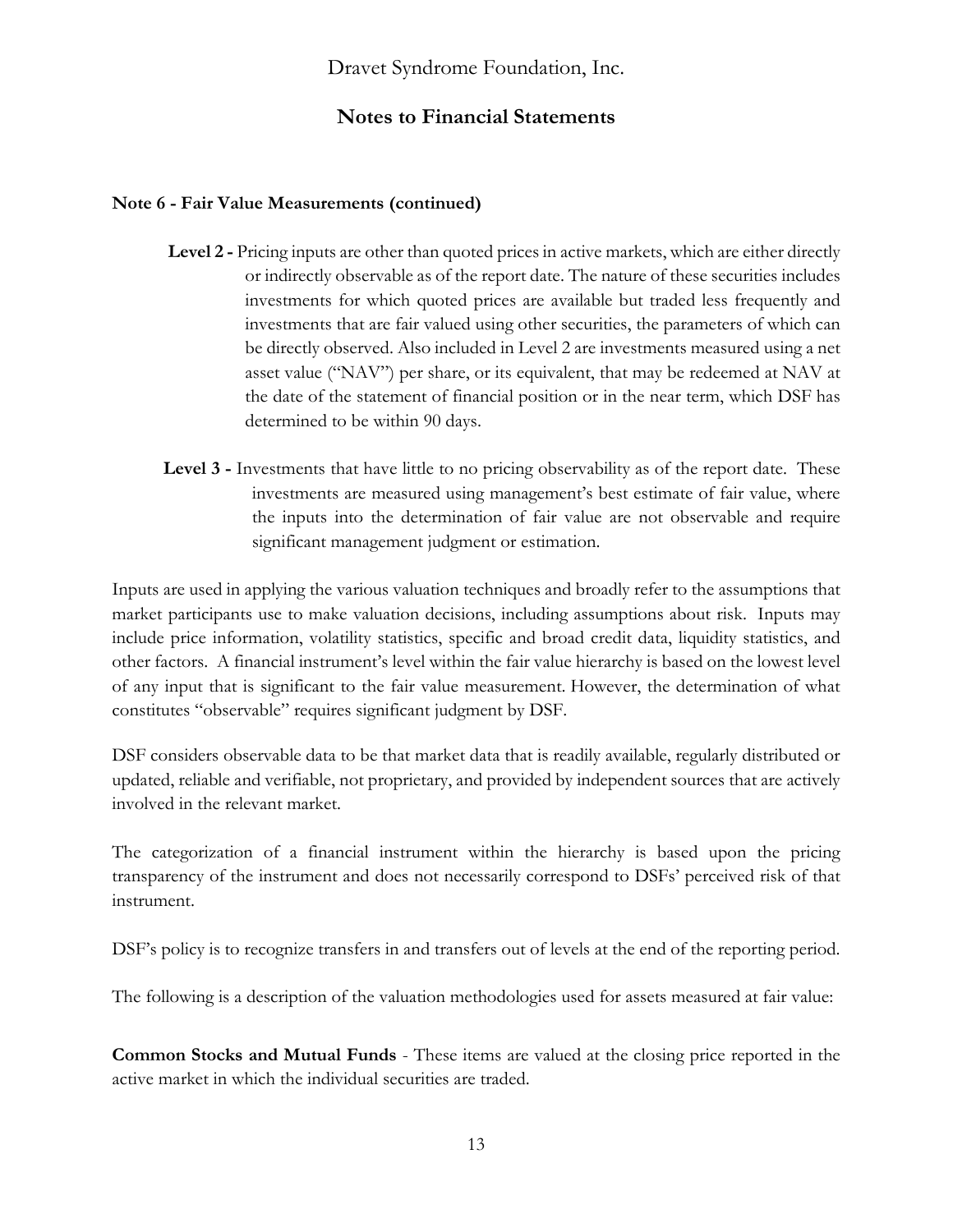#### **Note 6 - Fair Value Measurements (continued)**

There have been no changes in the methodologies used at December 31, 2021.

**Assets Measured at Fair-Value on a Recurring Basis** - The following is a summary of the source of fair-value measurements for assets that are measured at fair-value on a recurring basis as of December 31:

|                                    |                 | 2021    |         |                |
|------------------------------------|-----------------|---------|---------|----------------|
| Investment                         | Level 1         | Level 2 | Level 3 | Total          |
| Mutual funds                       | 4,382,553       | S       |         | 4,382,553      |
| Total investments at fair<br>value | 4,382,553<br>S. | \$      |         | 4,382,553      |
|                                    |                 | 2020    |         |                |
| Investment                         | Level 1         | Level 2 | Level 3 | Total          |
| Mutual funds                       | \$3,707,992     | \$      |         | 3,707,992      |
| Total investments at fair<br>value | 3,707,992<br>\$ | \$      | \$      | 3,707,992<br>S |

Investment return, net is comprised of the following at December 31:

|                        | 2021 |        |  | <b>2020</b> |  |  |  |
|------------------------|------|--------|--|-------------|--|--|--|
| Dividends and interest |      | 25,600 |  | 16,250      |  |  |  |

### **Note 7 - Availability and Liquidity**

The following represents DSF's financial assets at December 31:

| Financial Assets at year end:                                         | 2021            | 2020            |
|-----------------------------------------------------------------------|-----------------|-----------------|
| Cash and cash equivalents                                             | 1,426,739<br>\$ | 1,104,461<br>\$ |
| Investments                                                           | 4,382,553       | 3,707,992       |
| Accounts receivable                                                   | 48,530          | 26,142          |
|                                                                       | 5,857,822       | 4,838,595       |
| Less                                                                  |                 |                 |
| Net assets with donor restrictions                                    | (101, 229)      | (50, 624)       |
| Financial assets to meet general<br>expenditures over the next twelve |                 |                 |
| months                                                                | 5,756,593       | 4,787,971       |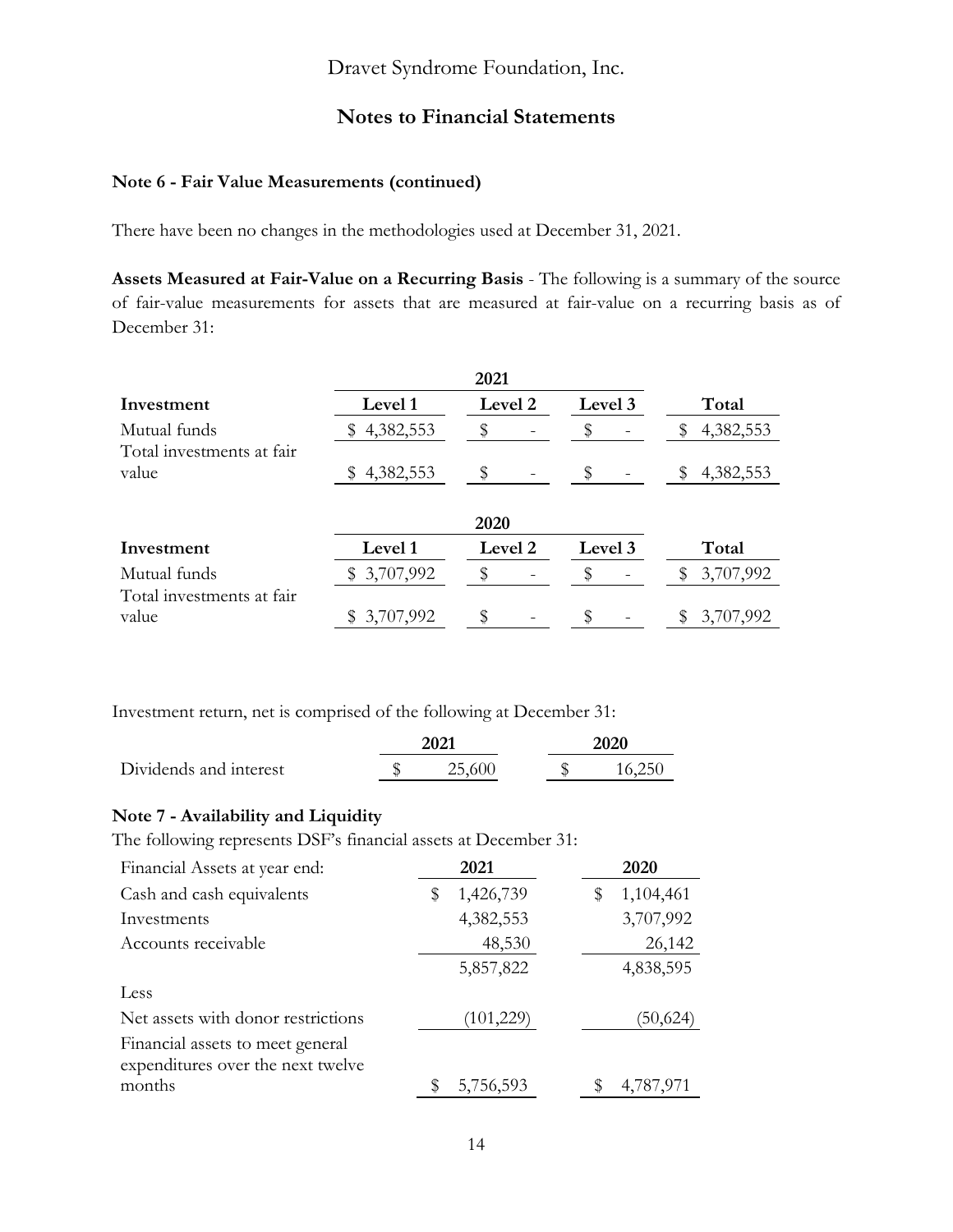## **Note 7 - Availability and Liquidity(continued)**

DSF's goal is generally to maintain financial assets by receiving support from various sources including individual, corporate, foundation and Board contributions, fundraising events, as well as income from investment sources.

# **Note 8 - Board Designated Endowment**

DSF's endowment consists of a funds established for the purpose is to provide an alternative source of funds to support the operations of DSF. Its endowment includes funds designated by the Board of Directors to function as endowment. As required by accounting principles generally accepted in the United States of America, net assets associated with endowment funds, including funds designated by the Board of Directors to function as endowment, are classified and reported based on the existence or absence of donor-imposed restrictions.

**Interpretation of Relevant Law** - The Board of Directors of DSF has interpreted the Connecticut Prudent Management of Institutional Funds Act (CTPMIFA) as requiring the preservation of the fair value of the original gift as of the gift date of the donor-restricted endowment funds, absent explicit donor stipulations to the contrary. As a result of this interpretation, DSF classifies as permanently restricted net assets (a) the original value of gifts donated to the permanent endowment, (b) the original value of subsequent gifts to the permanent endowment, and (c) accumulations to the permanent endowment made in accordance with the direction of the applicable donor gift instrument at the time the accumulation is added to the fund. The remaining portion of the donor-restricted endowment fund that is not classified in permanently restricted net assets is classified as temporarily restricted net assets until those amounts are appropriated for expenditure by DSF in a manner consistent with the standard of prudence prescribed by CTPMIFA.

In accordance with CTPMIFA, DSF considers the following factors in making a determination to appropriate or accumulate donor-restricted endowment funds:

- The duration and preservation of the fund
- The purposes of the organization and the donor-restricted endowment fund
- The investment policies of the organization
- General economic conditions
- The possible effect of inflation and deflation
- The expected total return from income and the appreciation of investments
- Other resources of the organization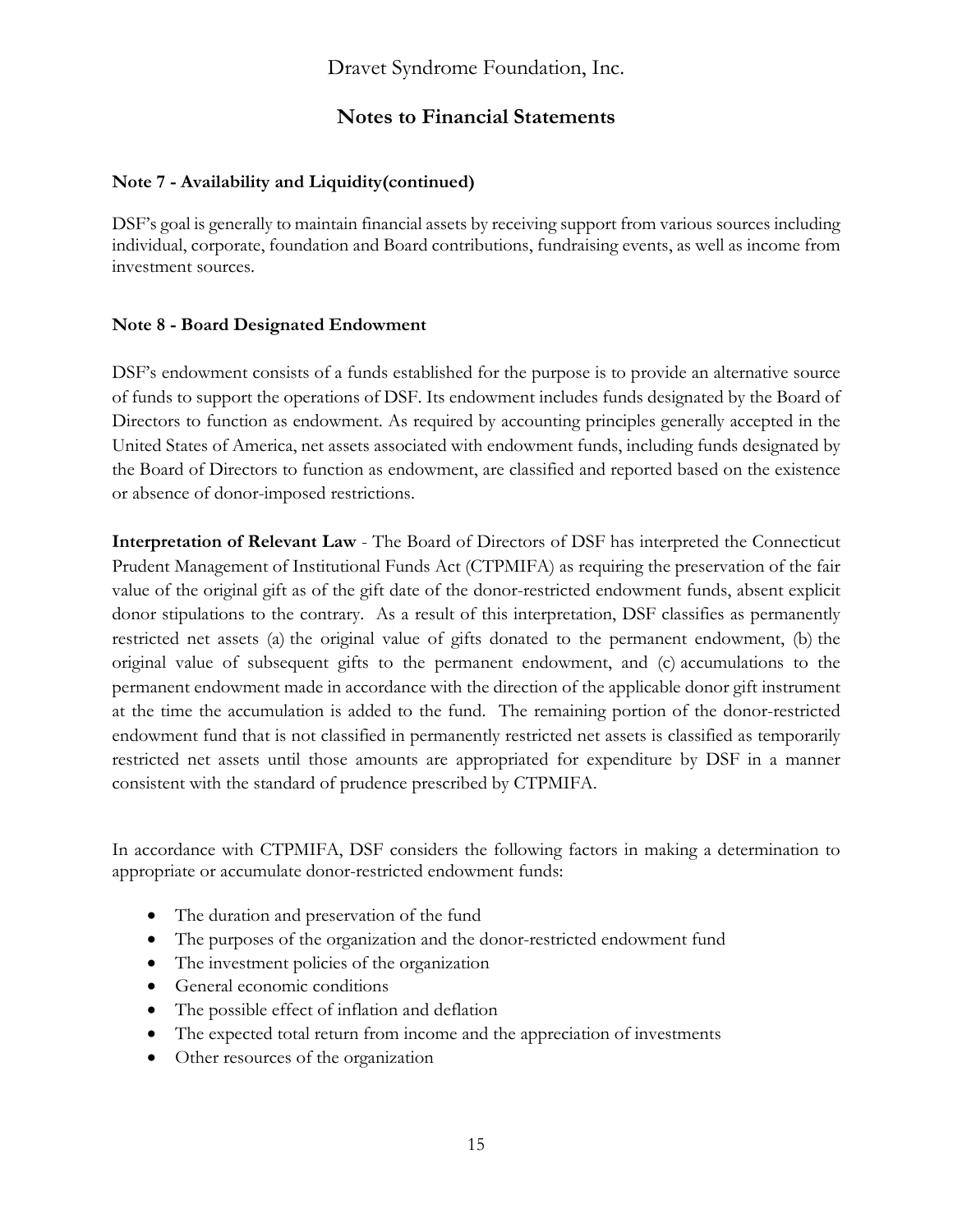#### **Note 8 - Board Designated Endowment (continued)**

Changes in endowment net assets is as follows:

|                                        | Without             |         |  |  |
|----------------------------------------|---------------------|---------|--|--|
|                                        | Donor               |         |  |  |
|                                        | <b>Restrictions</b> |         |  |  |
| Endowment net assets January 1, 2020   | \$                  |         |  |  |
| Contributions and investment income    |                     | 101,887 |  |  |
| Endowment net assets December 31, 2020 | \$                  | 101,887 |  |  |
| Contributions and investment income    |                     | 173,284 |  |  |
| Endowment net assets December 31, 2021 | S                   | 275,171 |  |  |

**Funds with Deficiencies** - From time to time, the fair value of investments associated with donorrestricted endowment funds may fall below the level that the donor or CTPMIFA requires DSF to retain as a fund of perpetual duration. In accordance with GAAP, deficiencies of this nature are reported in unrestricted net assets. There were no funds with deficiencies as of December 31, 2021, and December 31, 2020.

**Return Objectives and Risk Parameters** - DSF has adopted an investment policy for endowment assets that attempts to provide a predictable stream of funding to programs supported by its endowment while seeking to maintain the purchasing power of the endowment assets. Endowment assets include board designated assets that DSF must hold in perpetuity. Under this policy, as approved by the Board of Directors, endowment assets are invested in a manner that is intended to meet DSF's primary objective of preservation of their capital investments and the secondary objective of long-term capital appreciation.

**Strategies Employed for Achieving Objectives** - To satisfy its long-term rate-of-return objectives, DSF currently relies on a strategy of investing in mutual funds in which investment returns are achieved through capital appreciation (realized and unrealized).

**Spending Policy and How the Investment Objectives Relate to Spending Policy** – DSF's Board of Directors has adopted a spending policy that evaluates an annual contribution to operations constrained to a level that is deemed sustainable on average, based on financial market conditions over time. The initial policy is to limit spending in a given year to 4% of the prior year balance. This policy will be regularly reviewed by the Board of Directors. DSF has an investment objective to maintain the purchasing power of the endowment assets held in perpetuity, as well as to provide additional real growth through new gifts and investment return.